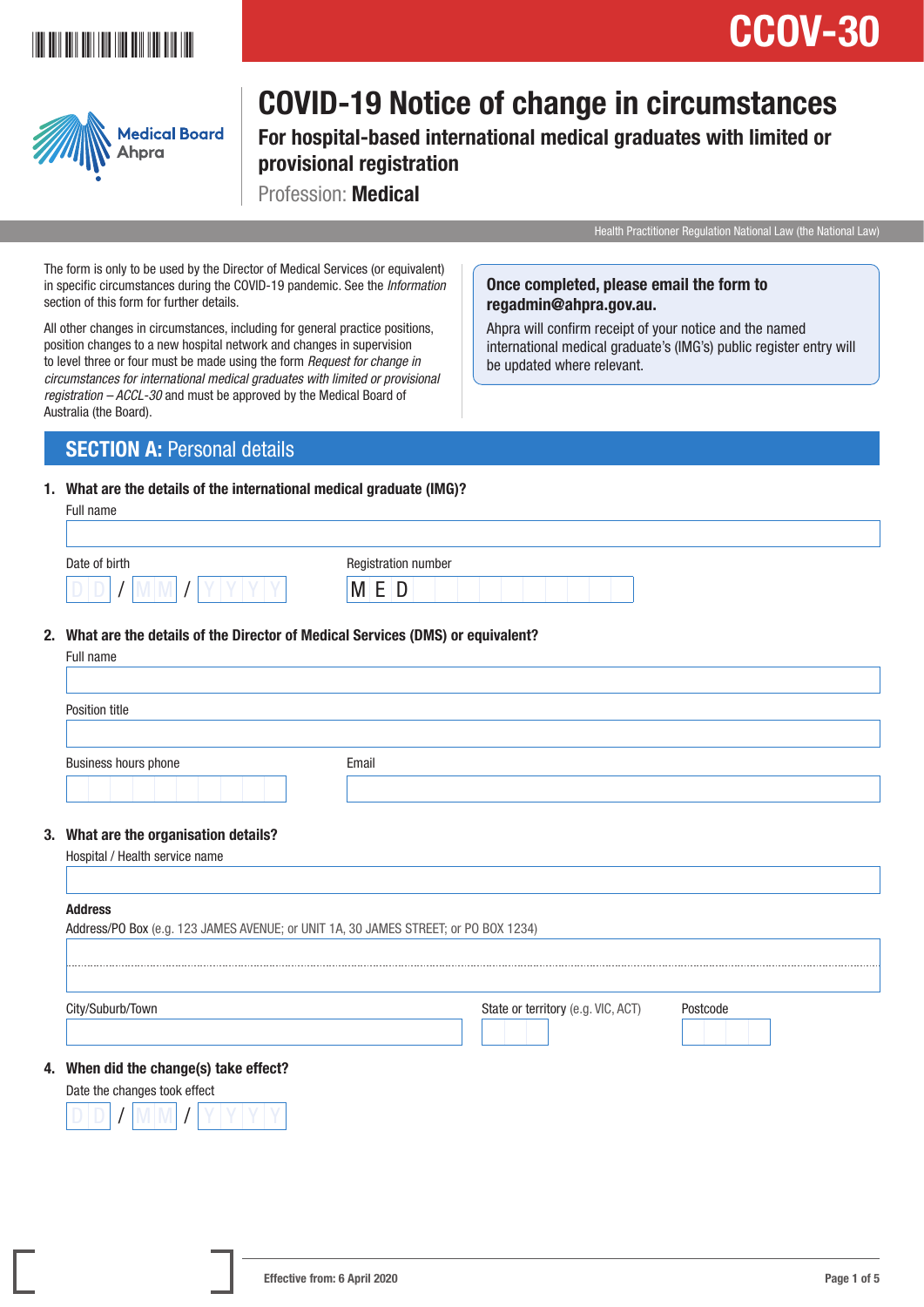\*CCOV-302\* CCOV-30

## SECTION B: Details of the IMG's change of circumstances in the same hospital or health network

Please read the *Information* section of this form to ensure the changes made comply with the Board's requirements.

5. Select the applicable change(s) in your circumstance and provide the details in the relevant section(s).

- $\overline{\times}$ Change in principal supervisor (same level of supervision) – *Complete Section B1*
- Change of co-supervisors (excludes temporary/term supervisors) – *Complete Section B2*
- Change in IMG's position (same level of supervision) – *Complete Section B3*
- Same position, additional work sites added – *Complete Section B4*
- Change from Level 1 to Level 2 supervision – *Read the information below*

A change from level 1 to level 2 supervision is only acceptable where:

- there is no change to the prinicpal supervisor previously approved by the Board
- the international medical graduate has been on level 1 supervision for a minimum of two months, and
- the Director of Medical Services (or equivalent) is confident that the international medical graduate has demonstrated sufficient competence to practise safely under level 2 supervision.

### Section B1 – Change in principal supervisor

Name of new principal supervisor

П

| Position title        |                                        |                                           |
|-----------------------|----------------------------------------|-------------------------------------------|
|                       |                                        |                                           |
| Type of registration  | No. of years with general registration | No. of years with specialist registration |
| Specialist<br>General |                                        |                                           |
| Business hours phone  | Email                                  |                                           |
|                       |                                        |                                           |

### Section B2 – Change of co-supervisors

## Co-supervisor 1

| Name of co-supervisor                                                               |                     |                                    |          |  |
|-------------------------------------------------------------------------------------|---------------------|------------------------------------|----------|--|
|                                                                                     |                     |                                    |          |  |
| <b>Type of registration</b>                                                         | Registration number |                                    |          |  |
| Specialist<br>General                                                               | MED                 |                                    |          |  |
| Hospital / Health service name                                                      |                     |                                    |          |  |
|                                                                                     |                     |                                    |          |  |
| <b>Address</b>                                                                      |                     |                                    |          |  |
| Address/PO Box (e.g. 123 JAMES AVENUE; or UNIT 1A, 30 JAMES STREET; or PO BOX 1234) |                     |                                    |          |  |
|                                                                                     |                     |                                    |          |  |
|                                                                                     |                     |                                    |          |  |
| City/Suburb/Town                                                                    |                     | State or territory (e.g. VIC, ACT) | Postcode |  |
|                                                                                     |                     |                                    |          |  |
| Business hours phone                                                                | Email               |                                    |          |  |
|                                                                                     |                     |                                    |          |  |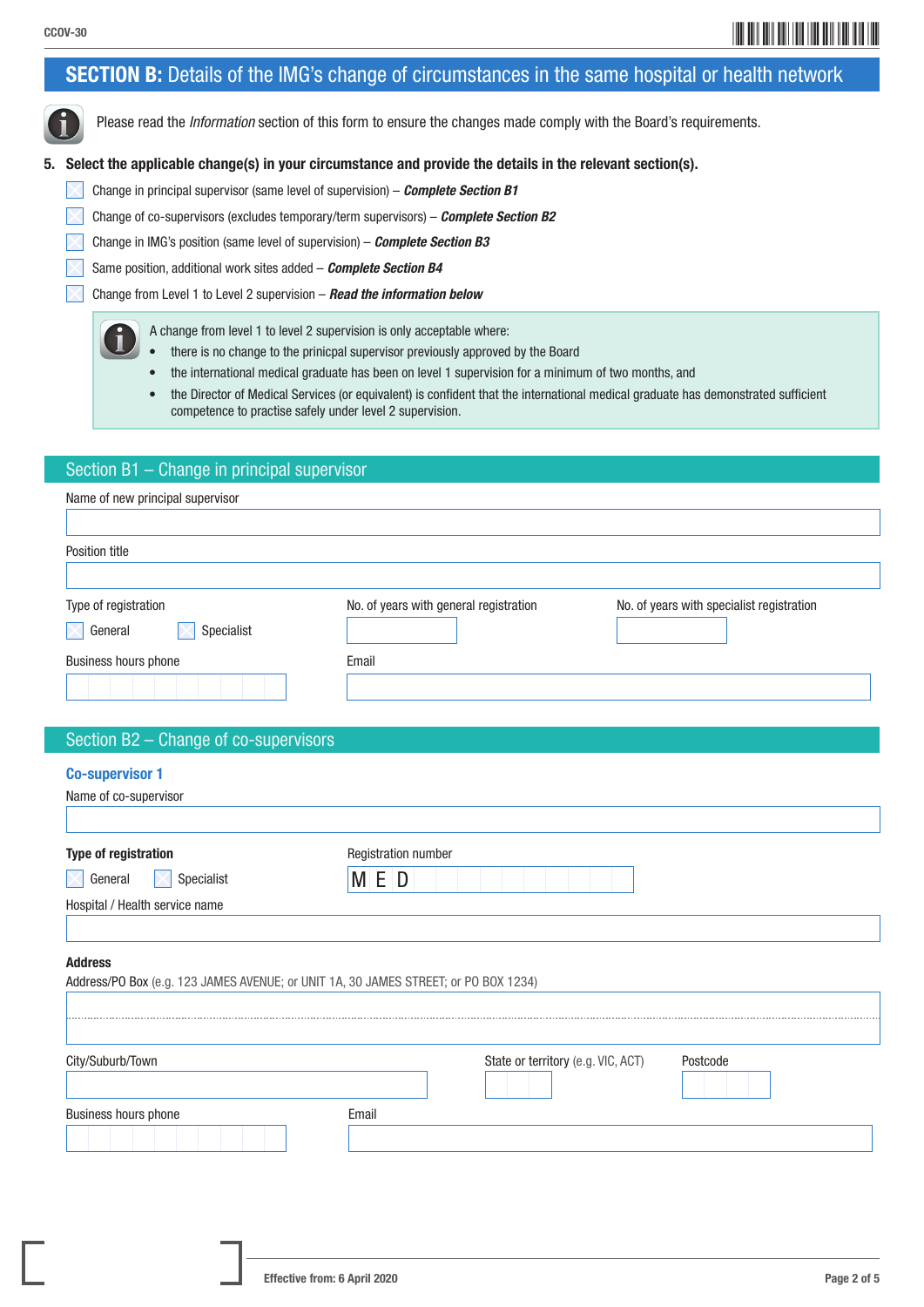| <b>CCOV-30</b>         | <b>THE REAL PROPERTY</b><br><u>i III (III III) III</u> |
|------------------------|--------------------------------------------------------|
|                        |                                                        |
| <b>Co-cuparyjear 2</b> |                                                        |

| <b>Co-supervisor 2</b>                                                                                           |                              |                                    |          |
|------------------------------------------------------------------------------------------------------------------|------------------------------|------------------------------------|----------|
| Name of co-supervisor                                                                                            |                              |                                    |          |
| <b>Type of registration</b><br>General<br>Specialist<br>Hospital / Health service name                           | Registration number<br>M E D |                                    |          |
| <b>Address</b><br>Address/PO Box (e.g. 123 JAMES AVENUE; or UNIT 1A, 30 JAMES STREET; or PO BOX 1234)            |                              |                                    |          |
| City/Suburb/Town<br>Business hours phone                                                                         | Email                        | State or territory (e.g. VIC, ACT) | Postcode |
| You must attach a separate sheet for details of additional co-supervisors that do not fit in the space provided. |                              |                                    |          |
| Section B3 - Change in IMG's position                                                                            |                              |                                    |          |
| New position title                                                                                               |                              |                                    |          |
|                                                                                                                  |                              |                                    |          |
| Hospital / Health service name                                                                                   |                              |                                    |          |
|                                                                                                                  |                              |                                    |          |
| Site 1                                                                                                           |                              |                                    |          |
| Address/PO Box (e.g. 123 JAMES AVENUE; or UNIT 1A, 30 JAMES STREET; or PO BOX 1234)                              |                              |                                    |          |
|                                                                                                                  |                              |                                    |          |
| City/Suburb/Town                                                                                                 |                              | State or territory (e.g. VIC, ACT) | Postcode |
| Business hours phone                                                                                             | Email                        |                                    |          |
|                                                                                                                  |                              |                                    |          |
| Site 2<br>Address/PO Box (e.g. 123 JAMES AVENUE; or UNIT 1A, 30 JAMES STREET; or PO BOX 1234)                    |                              |                                    |          |
|                                                                                                                  |                              |                                    |          |
| City/Suburb/Town                                                                                                 |                              | State or territory (e.g. VIC, ACT) | Postcode |
| Business hours phone                                                                                             | Email                        |                                    |          |
|                                                                                                                  |                              |                                    |          |
| You must attach a separate sheet for details of additional sites that do not fit in the space provided.          |                              |                                    |          |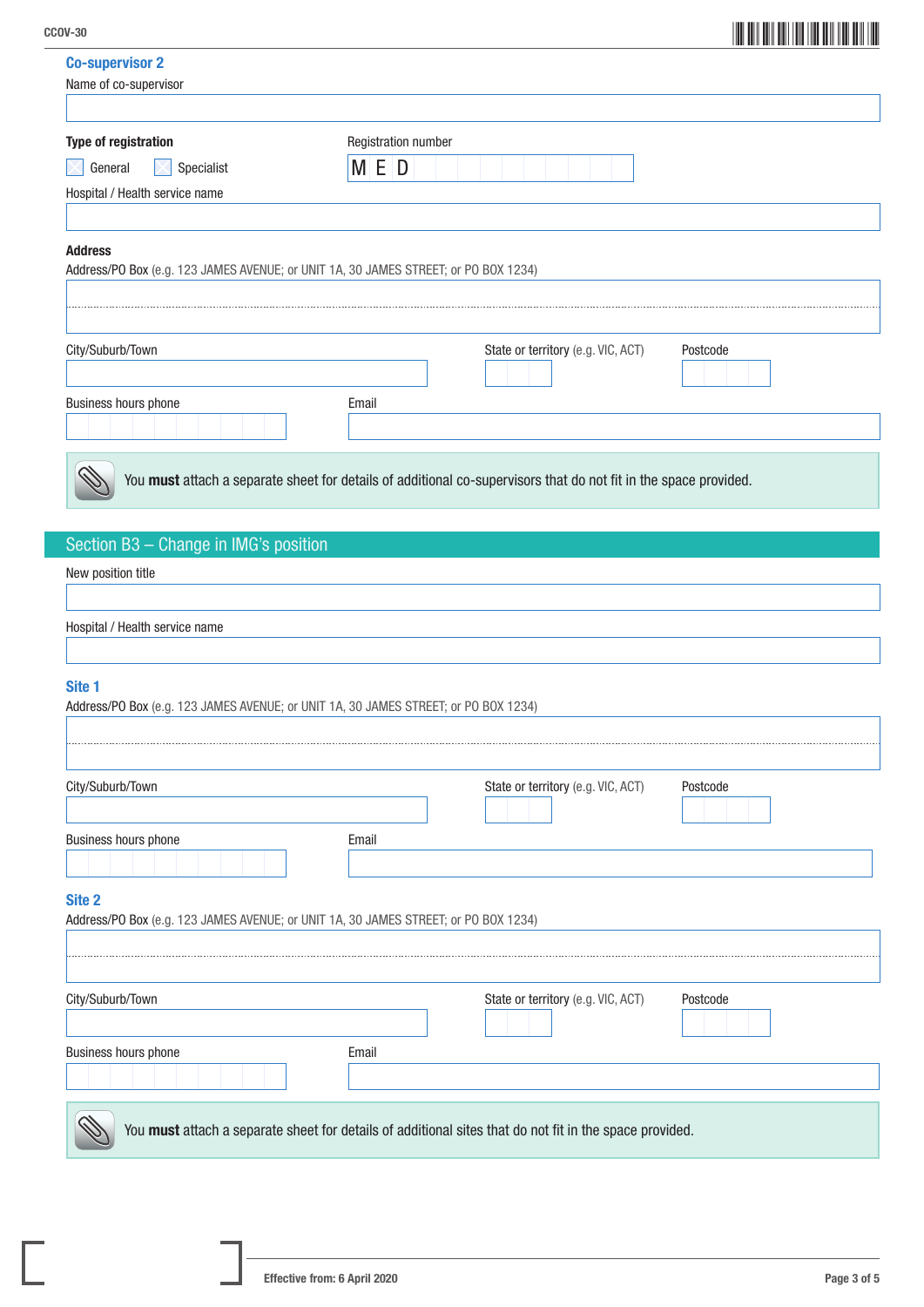## \*CCOV-304\* CCOV-30

### Section B4 – Same position, additional work sites added

### Site 1

Hospital / Health service name

| Address/PO Box (e.g. 123 JAMES AVENUE; or UNIT 1A, 30 JAMES STREET; or PO BOX 1234)                     |                                                           |          |
|---------------------------------------------------------------------------------------------------------|-----------------------------------------------------------|----------|
|                                                                                                         |                                                           |          |
| City/Suburb/Town                                                                                        | State or territory (e.g. VIC, ACT)                        | Postcode |
| Site <sub>2</sub><br>Hospital / Health service name                                                     |                                                           |          |
| Address/PO Box (e.g. 123 JAMES AVENUE; or UNIT 1A, 30 JAMES STREET; or PO BOX 1234)                     |                                                           |          |
| City/Suburb/Town                                                                                        | State or territory (e.g. VIC, ACT)                        | Postcode |
| You must attach a separate sheet for details of additional sites that do not fit in the space provided. |                                                           |          |
| <b>SECTION C: Declarations</b>                                                                          |                                                           |          |
| Director of medical services (or equivalent)                                                            |                                                           |          |
| confirm that these changes comply with the Board's requirements.                                        |                                                           |          |
| Full name of director of medical services (or equivalent)<br>Date                                       | Signature of director of medical services (or equivalent) |          |

International medical graduate declaration

I confirm that I consent to the change(s) related to my medical registration.